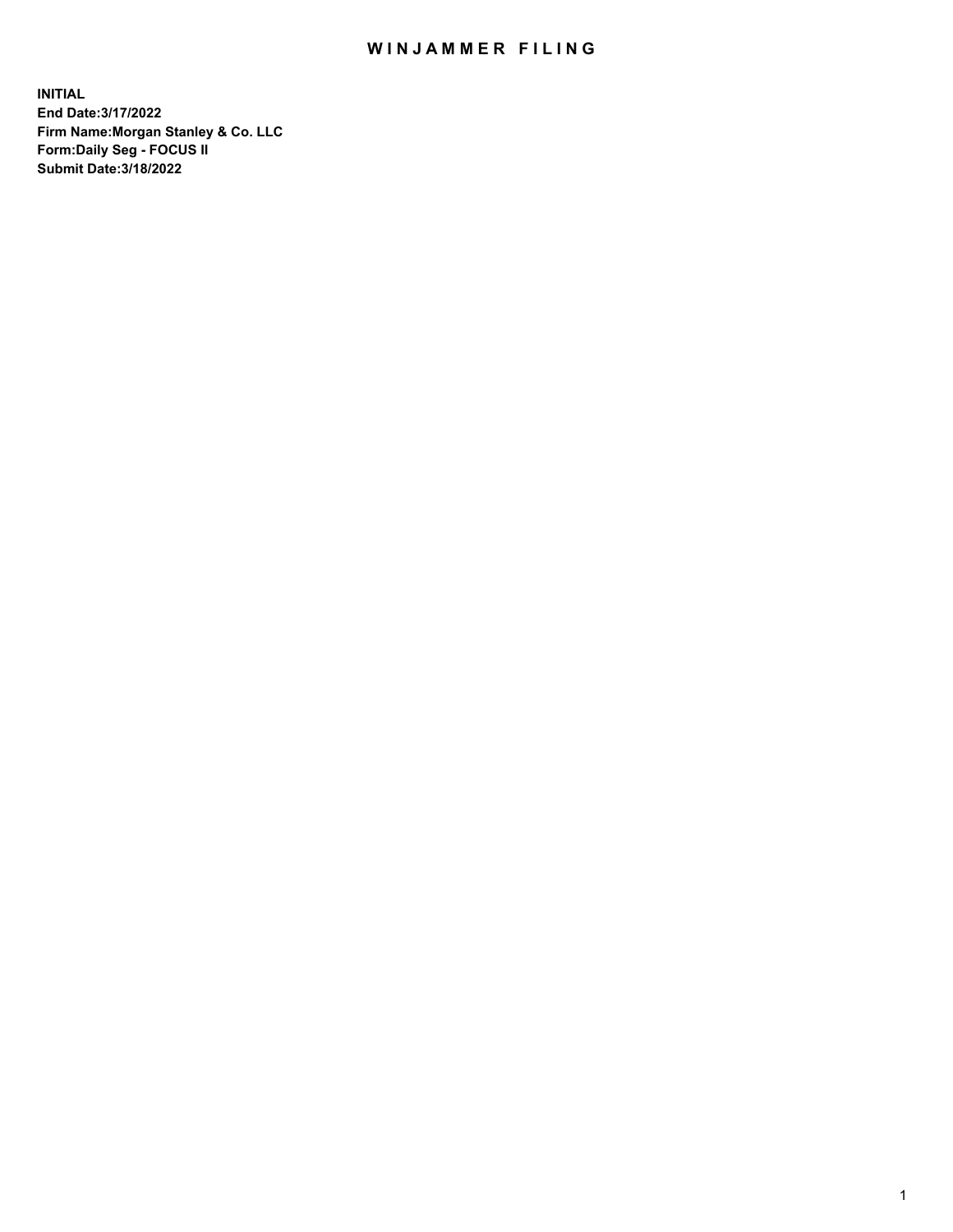**INITIAL End Date:3/17/2022 Firm Name:Morgan Stanley & Co. LLC Form:Daily Seg - FOCUS II Submit Date:3/18/2022 Daily Segregation - Cover Page**

| Name of Company                                                                                                                                                                                                                                                                                                                | Morgan Stanley & Co. LLC                               |
|--------------------------------------------------------------------------------------------------------------------------------------------------------------------------------------------------------------------------------------------------------------------------------------------------------------------------------|--------------------------------------------------------|
| <b>Contact Name</b>                                                                                                                                                                                                                                                                                                            | <b>Ikram Shah</b>                                      |
| <b>Contact Phone Number</b>                                                                                                                                                                                                                                                                                                    | 212-276-0963                                           |
| <b>Contact Email Address</b>                                                                                                                                                                                                                                                                                                   | Ikram.shah@morganstanley.com                           |
| FCM's Customer Segregated Funds Residual Interest Target (choose one):<br>a. Minimum dollar amount: ; or<br>b. Minimum percentage of customer segregated funds required:% ; or<br>c. Dollar amount range between: and; or<br>d. Percentage range of customer segregated funds required between:% and%.                         | 235,000,000<br><u>0</u><br>0 <sup>0</sup><br><u>00</u> |
| FCM's Customer Secured Amount Funds Residual Interest Target (choose one):<br>a. Minimum dollar amount: ; or<br>b. Minimum percentage of customer secured funds required:% ; or<br>c. Dollar amount range between: and; or<br>d. Percentage range of customer secured funds required between:% and%.                           | 140,000,000<br><u>0</u><br><u>00</u><br>00             |
| FCM's Cleared Swaps Customer Collateral Residual Interest Target (choose one):<br>a. Minimum dollar amount: ; or<br>b. Minimum percentage of cleared swaps customer collateral required:% ; or<br>c. Dollar amount range between: and; or<br>d. Percentage range of cleared swaps customer collateral required between:% and%. | 92,000,000<br><u>0</u><br><u>00</u><br>00              |

Attach supporting documents CH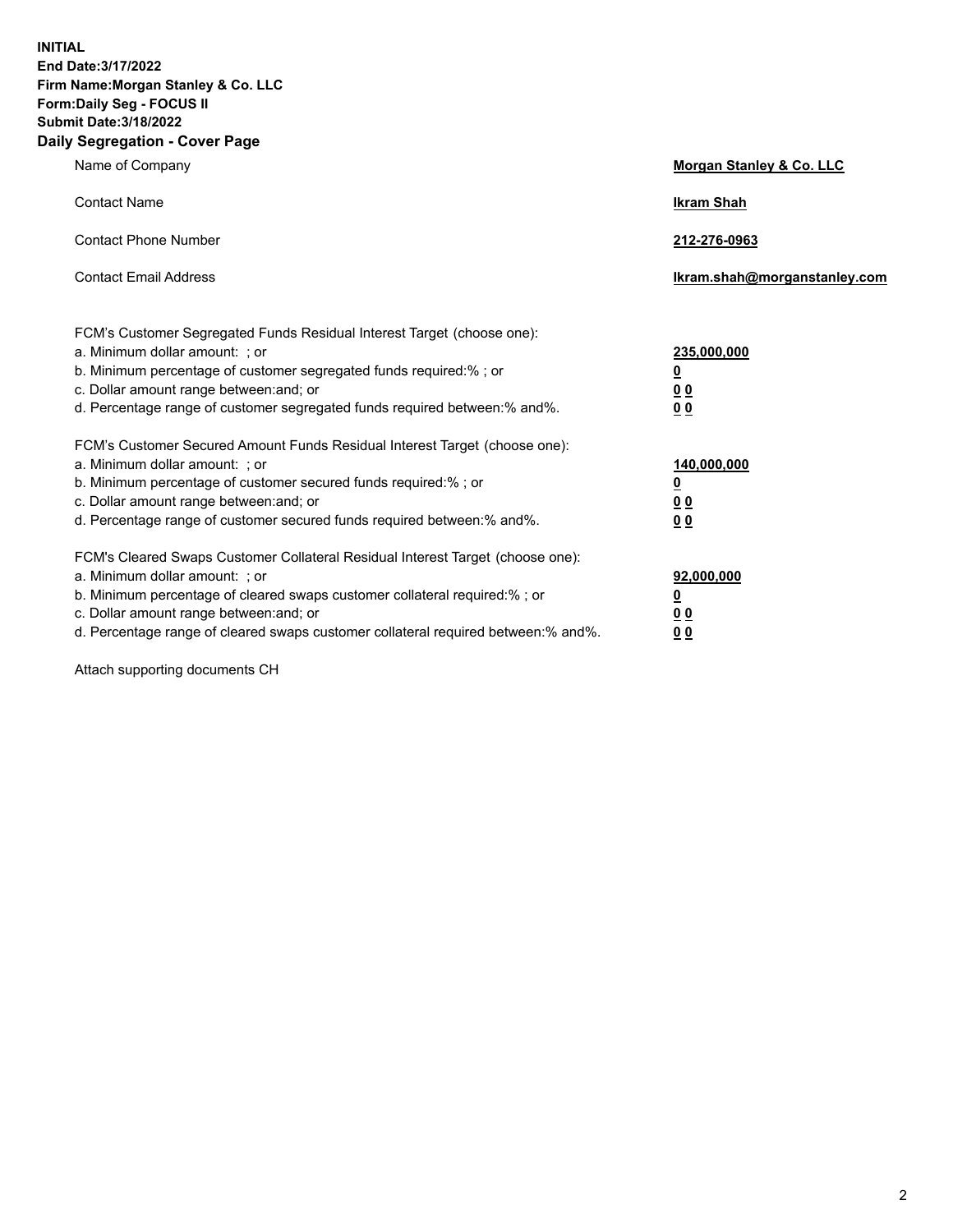## **INITIAL End Date:3/17/2022 Firm Name:Morgan Stanley & Co. LLC Form:Daily Seg - FOCUS II Submit Date:3/18/2022**

## **Daily Segregation - Secured Amounts**

Foreign Futures and Foreign Options Secured Amounts Amount required to be set aside pursuant to law, rule or regulation of a foreign government or a rule of a self-regulatory organization authorized thereunder

- 1. Net ledger balance Foreign Futures and Foreign Option Trading All Customers A. Cash **5,493,504,113** [7315]
	- B. Securities (at market) **2,322,734,699** [7317]
- 2. Net unrealized profit (loss) in open futures contracts traded on a foreign board of trade **2,372,929,985** [7325]
- 3. Exchange traded options
	- a. Market value of open option contracts purchased on a foreign board of trade **195,890,868** [7335]
	- b. Market value of open contracts granted (sold) on a foreign board of trade **-176,696,540** [7337]
- 4. Net equity (deficit) (add lines 1. 2. and 3.) **10,208,363,125** [7345]
- 5. Account liquidating to a deficit and account with a debit balances gross amount **109,334,033** [7351] Less: amount offset by customer owned securities **-98,976,321** [7352] **10,357,712**
- 6. Amount required to be set aside as the secured amount Net Liquidating Equity Method (add lines 4 and 5)
- 7. Greater of amount required to be set aside pursuant to foreign jurisdiction (above) or line 6.

## FUNDS DEPOSITED IN SEPARATE REGULATION 30.7 ACCOUNTS

- 1. Cash in banks
	- A. Banks located in the United States **386,916,781** [7500]
	- B. Other banks qualified under Regulation 30.7 **303,290,452** [7520] **690,207,233**
- 2. Securities
	- A. In safekeeping with banks located in the United States **1,032,460,556** [7540]
	- B. In safekeeping with other banks qualified under Regulation 30.7 **85,582,243** [7560] **1,118,042,799**
- 3. Equities with registered futures commission merchants
	-
	- B. Securities **0** [7590]
	- C. Unrealized gain (loss) on open futures contracts **5,020,057** [7600]
	- D. Value of long option contracts **0** [7610]
	- E. Value of short option contracts **0** [7615] **27,314,429** [7620]
- 4. Amounts held by clearing organizations of foreign boards of trade
	- A. Cash **0** [7640]
	- B. Securities **0** [7650]
	- C. Amount due to (from) clearing organization daily variation **0** [7660]
	- D. Value of long option contracts **0** [7670]
	- E. Value of short option contracts **0** [7675] **0** [7680]
- 5. Amounts held by members of foreign boards of trade
	-
	-
	- C. Unrealized gain (loss) on open futures contracts **2,367,909,928** [7720]
	- D. Value of long option contracts **195,890,868** [7730]
	-
- 6. Amounts with other depositories designated by a foreign board of trade **0** [7760]
- 7. Segregated funds on hand **0** [7765]
- 8. Total funds in separate section 30.7 accounts **10,438,476,765** [7770]
- 9. Excess (deficiency) Set Aside for Secured Amount (subtract line 7 Secured Statement Page 1 from Line 8)
- 10. Management Target Amount for Excess funds in separate section 30.7 accounts **140,000,000** [7780]
- 11. Excess (deficiency) funds in separate 30.7 accounts over (under) Management Target **79,755,928** [7785]

**0** [7305]

[7354] **10,218,720,837** [7355]

**10,218,720,837** [7360]

[7530]

[7570]

A. Cash **22,294,372** [7580]

 A. Cash **5,011,116,147** [7700] B. Securities **1,204,691,901** [7710] E. Value of short option contracts **-176,696,540** [7735] **8,602,912,304** [7740] **219,755,928** [7380]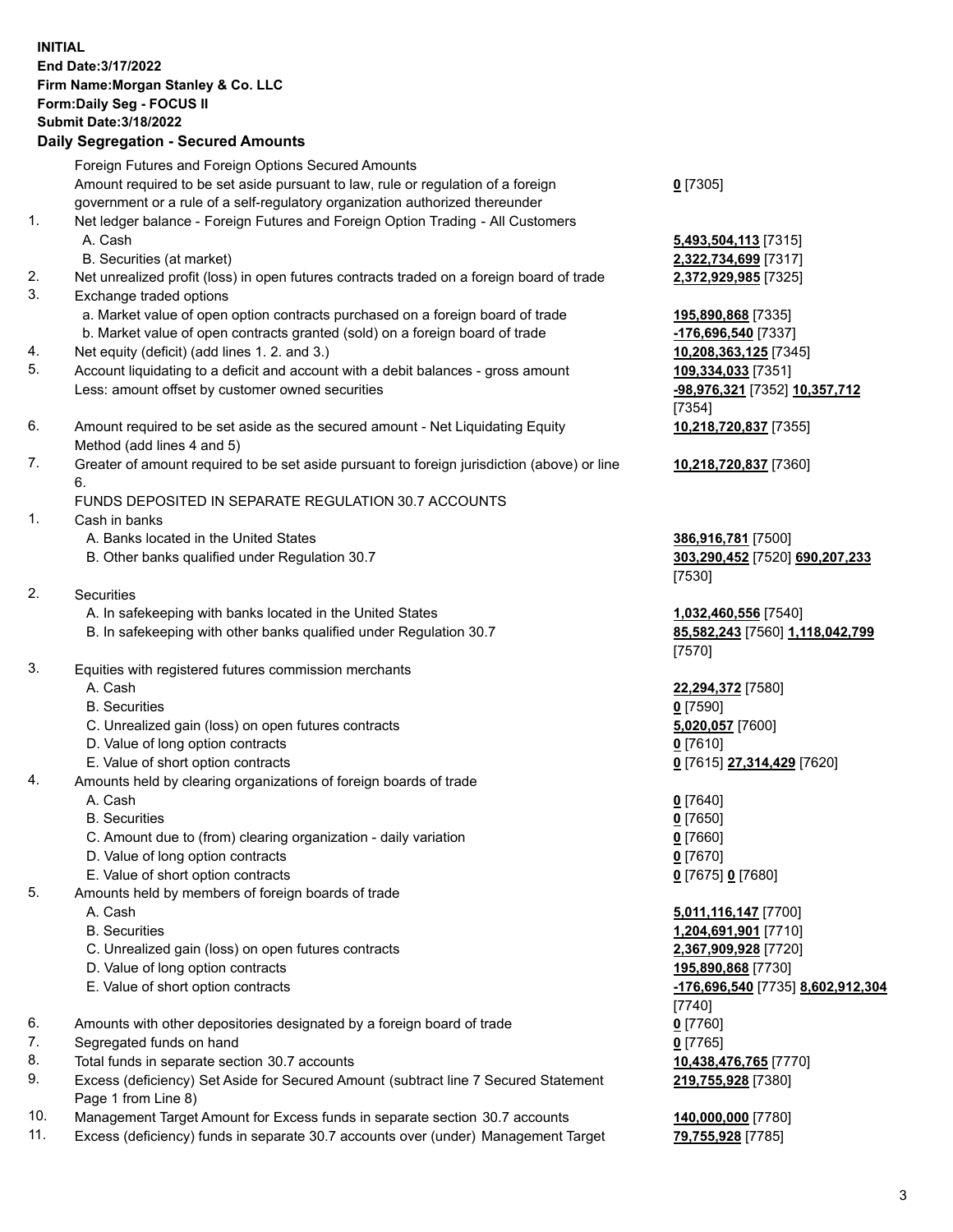**INITIAL End Date:3/17/2022 Firm Name:Morgan Stanley & Co. LLC Form:Daily Seg - FOCUS II Submit Date:3/18/2022 Daily Segregation - Segregation Statement** SEGREGATION REQUIREMENTS(Section 4d(2) of the CEAct) 1. Net ledger balance A. Cash **17,536,863,009** [7010] B. Securities (at market) **8,161,006,875** [7020] 2. Net unrealized profit (loss) in open futures contracts traded on a contract market **2,734,371,639** [7030] 3. Exchange traded options A. Add market value of open option contracts purchased on a contract market **1,823,380,115** [7032] B. Deduct market value of open option contracts granted (sold) on a contract market **-1,221,928,832** [7033] 4. Net equity (deficit) (add lines 1, 2 and 3) **29,033,692,806** [7040] 5. Accounts liquidating to a deficit and accounts with debit balances - gross amount **484,399,018** [7045] Less: amount offset by customer securities **-477,077,666** [7047] **7,321,352** [7050] 6. Amount required to be segregated (add lines 4 and 5) **29,041,014,158** [7060] FUNDS IN SEGREGATED ACCOUNTS 7. Deposited in segregated funds bank accounts A. Cash **3,766,657,994** [7070] B. Securities representing investments of customers' funds (at market) **0** [7080] C. Securities held for particular customers or option customers in lieu of cash (at market) **2,000,307,199** [7090] 8. Margins on deposit with derivatives clearing organizations of contract markets A. Cash **16,611,980,436** [7100] B. Securities representing investments of customers' funds (at market) **0** [7110] C. Securities held for particular customers or option customers in lieu of cash (at market) **5,997,264,563** [7120] 9. Net settlement from (to) derivatives clearing organizations of contract markets **250,239,390** [7130] 10. Exchange traded options A. Value of open long option contracts **1,823,380,115** [7132] B. Value of open short option contracts **-1,221,928,832** [7133] 11. Net equities with other FCMs A. Net liquidating equity **33,673,714** [7140] B. Securities representing investments of customers' funds (at market) **0** [7160] C. Securities held for particular customers or option customers in lieu of cash (at market) **0** [7170] 12. Segregated funds on hand **163,435,113** [7150] 13. Total amount in segregation (add lines 7 through 12) **29,425,009,692** [7180] 14. Excess (deficiency) funds in segregation (subtract line 6 from line 13) **383,995,534** [7190] 15. Management Target Amount for Excess funds in segregation **235,000,000** [7194]

16. Excess (deficiency) funds in segregation over (under) Management Target Amount Excess

**148,995,534** [7198]